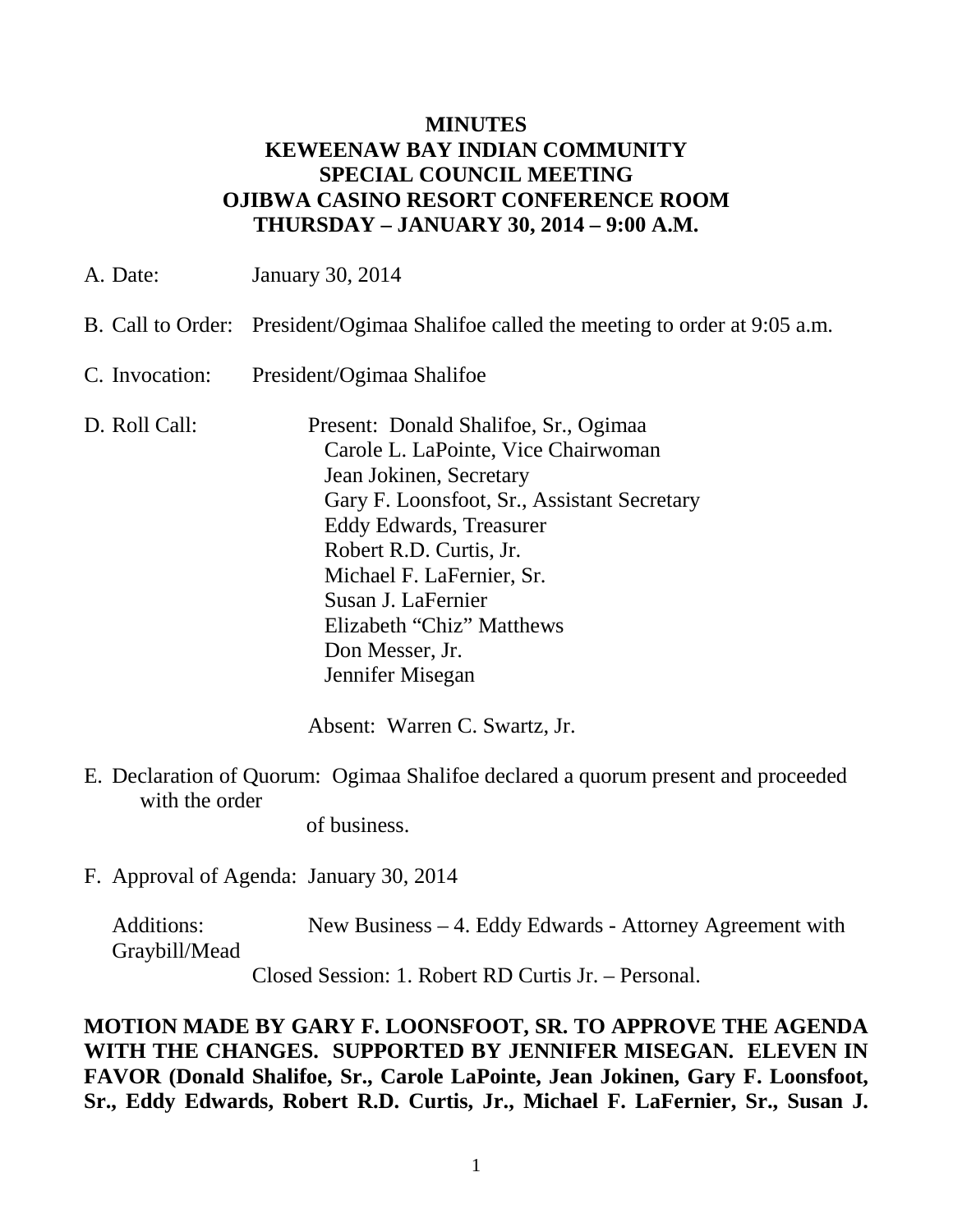**LaFernier, Elizabeth "Chiz" Matthews, Don Messer, Jr., Jennifer Misegan), OPPOSED - 0, ABSTAINING - 0, ONE ABSENT (Warren C. Swartz, Jr.), MOTION CARRIED.**

G. New Business:

1. Carole LaPointe, Vice Chairwoman – Resolution KB-004-2014

**MOTION MADE BY EDDY EDWARDS TO APPROVE RESOLUTION KB-004- 2014. SUPPORTED BY ELIZABETH "CHIZ" MATTHEWS. ELEVEN IN FAVOR (Donald Shalifoe, Sr., Carole L. LaPointe, Jean Jokinen, Gary F. Loonsfoot, Sr., Eddy Edwards, Robert R.D. Curtis, Jr., Michael F. LaFernier, Sr., Susan J. LaFernier, Elizabeth "Chiz" Matthews, Don Messer, Jr., Jennifer Misegan), OPPOSED – 0 , ABSTAINING – 0, ONE ABSENT (Warren C. Swartz, Jr.), MOTION CARRIED.**

2. Carole LaPointe, Vice Chairwoman – Senior Tax Preparation

**MOTION MADE BY EDDY EDWARDS TO APPROVE ELDERLY TAX ASSISTANCE FOR KBIC TRIBAL MEMBERS (55 AND OVER) OF \$50.00 TOWARDS THEIR TAX RETURN WHETHER THEY USE HOUSING OR H&R BLOCK. SUPPORTED BY ELIZABETH "CHIZ" MATTHEWS. ELEVEN IN FAVOR (Donald Shalifoe, Sr., Carole L. LaPointe, Jean Jokinen, Gary F. Loonsfoot, Sr., Eddy Edwards, Robert R.D. Curtis, Jr., Michael F. LaFernier, Sr., Susan J. LaFernier, Elizabeth "Chiz" Matthews, Don Messer, Jr., Jennifer Misegan), OPPOSED – 0 , ABSTAINING – 0, ONE ABSENT (Warren C. Swartz, Jr.), MOTION CARRIED.**

- 3. Donald T. Shalifoe, Sr., Ogimaa/Eddy Edwards, Treasurer:
	- a) M3 Insurance

**MOTION MADE BY EDDY EDWARDS TO HIRE M3 INSURANCE AS OUR EMPLOYEE BENEFITS BROKER. SUPPORTED BY CAROLE L. LAPOINTE. EIGHT IN FAVOR (Donald Shalifoe, Sr., Carole L. LaPointe, Jean Jokinen, Gary F. Loonsfoot, Sr., Eddy Edwards, Robert R.D. Curtis, Jr., Elizabeth "Chiz" Matthews, Don Messer, Jr.), OPPOSED – 3 (Michael F. LaFernier, Sr., Susan J. LaFernier, Jennifer Misegan), ABSTAINING – 0, ONE ABSENT (Warren C. Swartz, Jr.), MOTION CARRIED.**

4. Eddy Edwards, Treasurer – Attorney Graybill/Mead Contract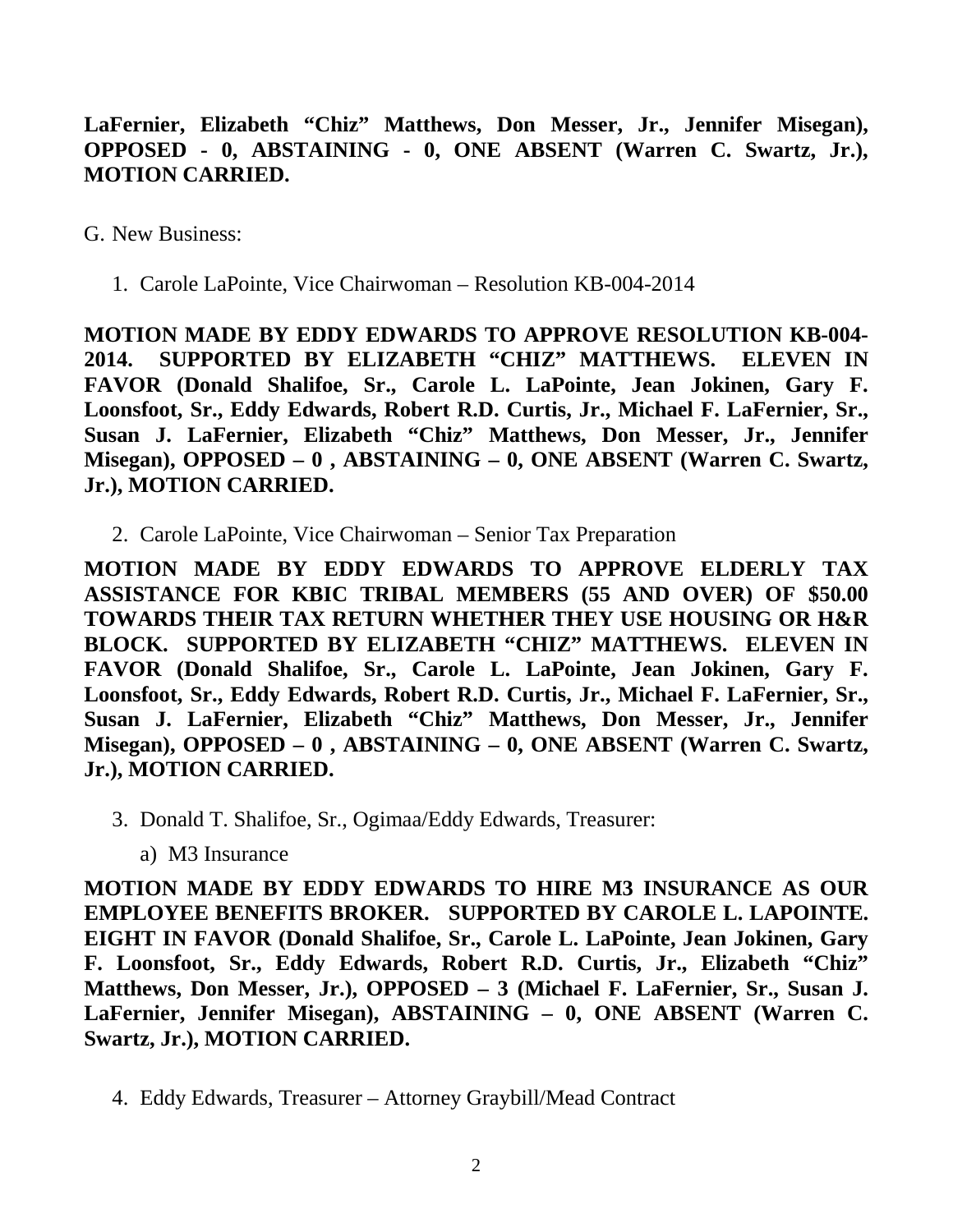**MOTION MADE BY EDDY EDWARDS TO APPROVE A CONTRACT BETWEEN THE KEWEENAW BAY INDIAN COMMUNITY AND GRAYBILL & MEAD, PLLC SPECIFICALLY FOR THE POTENTIAL PURCHASE OF THE PROPERTY IN BARAGA COUNTY. SUPPORTED BY CAROLE L. LAPOINTE. EIGHT IN FAVOR (Donald Shalifoe, Sr., Carole L. LaPointe, Jean Jokinen, Gary F. Loonsfoot, Sr., Eddy Edwards, Robert R.D. Curtis, Jr., Elizabeth "Chiz" Matthews, Don Messer, Jr.), OPPOSED – 3 (Michael F. LaFernier, Sr., Susan J. LaFernier, Jennifer Misegan), ABSTAINING – 0, ONE ABSENT (Warren C. Swartz, Jr.), MOTION CARRIED.**

Susan J. LaFernier states her opposition she really hasn't had a chance to read it.

## 1. KB-006-2014 – Gaming Market Advisors **(Should have been with #3 b).)**

**MOTION MADE BY JENNIFER MISEGAN TO TABLE KB-006-2014 UNTIL THE SOIL SAMPLES ARE BACK AND UNTIL THE FINANCING IS DISCUSSED FURTHER AND THAT WE WOULD MAKE THE GMA FEASIBILITY STUDY FROM 2010 AVAILABLE TO THE COMMUNITY . SUPPORTED BY GARY F. LOONSFOOT, SR. ELEVEN IN FAVOR (Donald Shalifoe, Sr., Carole L. LaPointe, Jean Jokinen, Gary F. Loonsfoot, Sr., Eddy Edwards, Robert R.D. Curtis, Jr., Michael F. LaFernier, Sr., Susan J. LaFernier, Elizabeth "Chiz" Matthews, Don Messer, Jr., Jennifer Misegan), OPPOSED – 0, ABSTAINING – 0, ONE ABSENT (Warren C. Swartz, Jr.), MOTION CARRIED.**

**Break 9:47 a.m. – 10:00 a.m.**

Old Business:

1. 2nd Reading Proposed Ordinance 2014-01 Tribal Code Title IV Juvenile Division Chapter 4.10 Section 4.1004 **10:00 a.m.**

Public comments:

Dave Madosh gave his comments when he was in state custody. Mike Lahti also gave his comments he is going through the process to be a foster parent. Charlotte Loonsfoot also gave her comments about her in favor of this Ordinance. Eddy Edwards read a letter from Justin Gauthier that was emailed to Eddy about his ordeal while he was in the custody of the State of Michigan. Brandon Hamm asked question in regards to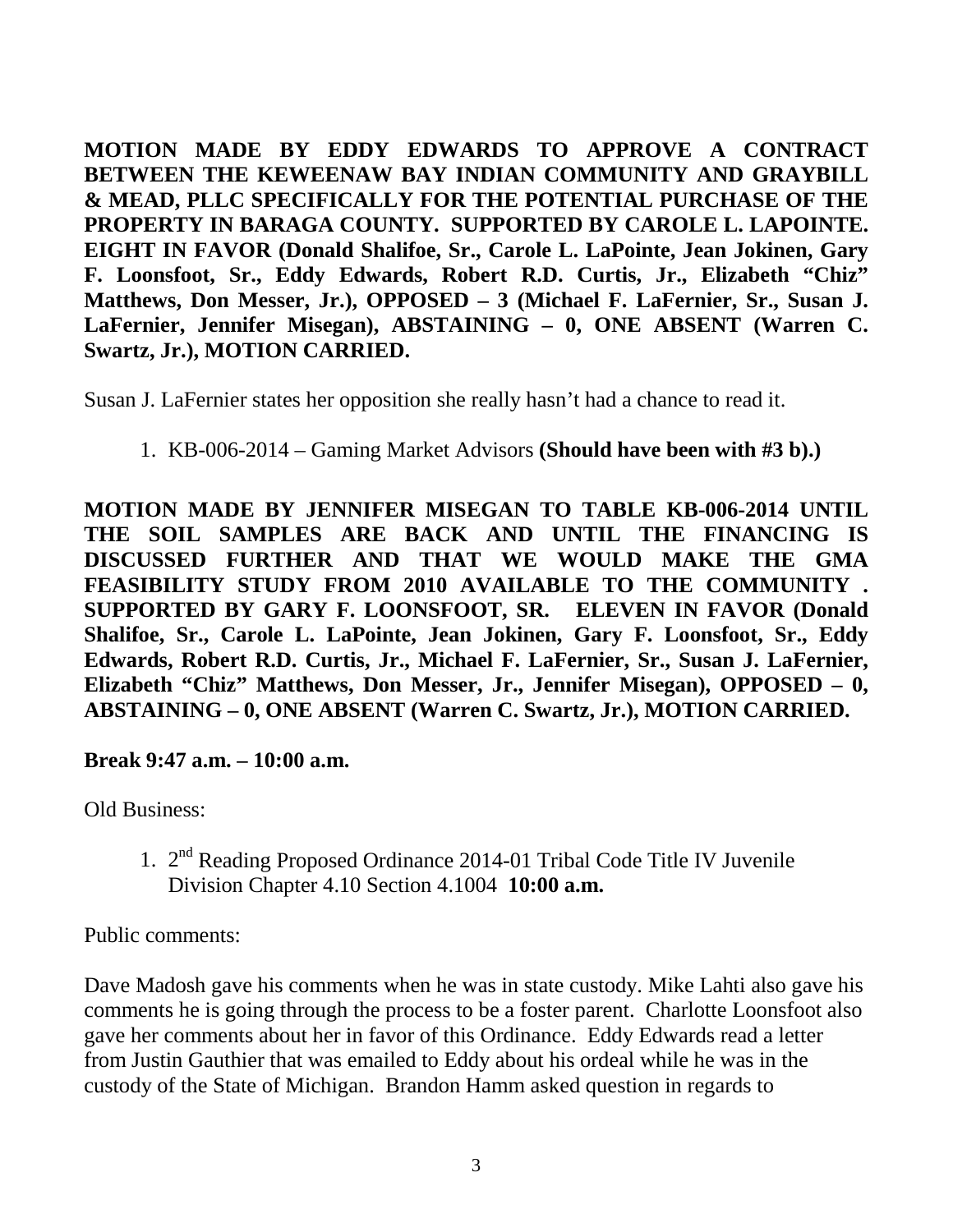employment and if they will need any more help if this is passed. Ogimaa Shalifoe also gave his opinion also. Doreen Blaker also gave her comments on her personal story about state custody and tribal. She would like the Council to look at the whole picture on this and also with the MOU that the tribe and the state of Michigan are working on right now. This needs to be a national issue and not just a tribal issue. We shouldn't have to go through the state for our federal government funds. Eddy Edwards gave his own comment, "If the tribe has the money, he would like to see that we use our own money on these children instead of sending them to the State and have them stay here with their own people." We can fund them if they need special needs and we shouldn't have to wait for Title-IVE. Eddy would like to see this Ordinance go through so that we can take care of our own kids. Doreen asked a question that if this went through and if the child doesn't meet the standards for the medical care. Eddy says they should be able to come to the Council then. Lori Sherman gave her comments on being a foster parent and wasn't qualified but the state and tribal social services worked with her and she had a positive outcome with them. She is now going through to become a tribal foster parent. Carole LaPointe also gave her comment about being a tribal foster parent also and she also had a positive outcome with them and she would also like to see the care, custody and control with the tribe.

2.  $2^{nd}$  Reading Reading Proposed Changes to Title  $10 -$ Tribal Commercial Ice Fishermen be exempt from the boat inspections **10:15 a.m.**

Eddy Edwards gave his comment that he is for this amendment for the commercial fishermen and it adds flexibility to this code for them. Gary Loonsfoot, Sr. added if you need a boat to fish on the ice, you don't need to be out there.

**MOTION MADE BY DONALD T. SHALIFOE, SR., TO GO INTO CLOSED SESSION FOR ROBERT R.D. CURTIS, JR. FOR A PERSONAL ISSUE. SUPPORTED BY MICHAEL F. LAFERNIER, SR. ELEVEN IN FAVOR (Donald Shalifoe, Sr., Carole L. LaPointe, Jean Jokinen, Gary F. Loonsfoot, Sr., Eddy Edwards, Robert R.D. Curtis, Jr., Michael F. LaFernier, Sr., Susan J. LaFernier, Elizabeth "Chiz" Matthews, Don Messer, Jr., Jennifer Misegan), OPPOSED – 0, ABSTAINING - 0, ONE ABSENT (Warren C. Swartz, Jr.), MOTION CARRIED.**

H. Closed Session:

1. Robert R.D. Curtis, Jr. – Personal Issue

## **MOTION MADE BY EDDY EDWARDS TO APPROVE UP TO \$7,582.50 AND ONE TANK OF GAS FOR THE TRIBAL MEMBER DISCUSSED IN CLOSED**